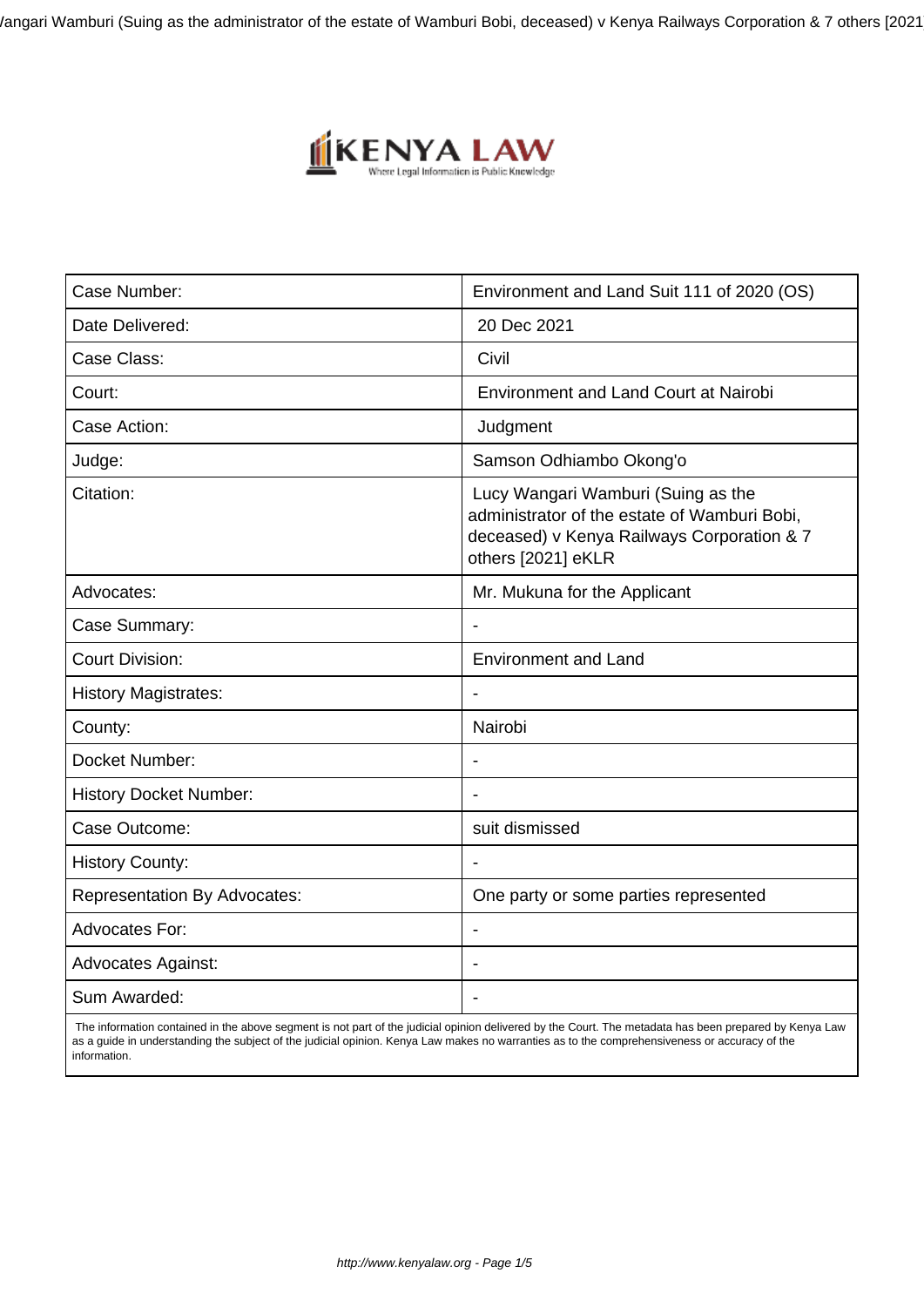## **REPUBLIC OF KENYA**

## **IN THE ENVIRONMENT AND LAND COURT AT NAIROBI**

#### **ELC SUIT NO. 111 OF 2020 (O.S)**

#### **LUCY WANGARI WAMBURI**

**(Suing as the administrator of the estate**

**of Wamburi Bobi, deceased)........................................................................APPLICANT**

## **VERSUS**

**KENYA RAILWAYS CORPORATION...........................1ST RESPONDENT**

## **MANAGING DIRECTOR**

**KENYA RAILWAYS CORPORATION......................2ND RESPONDENT**

## **MINISTRY OF LANDS**

## **JUDGMENT**

The applicant is the administrator of the estate of Wamburi Bobi, deceased (hereinafter referred to only as "the deceased". The deceased died on 19<sup>th</sup> September, 2017 and the applicant was issued with a Grant of Letters of Administration in respect of his estate on 2<sup>nd</sup> March, 2018. The said Grant was confirmed on 22<sup>nd</sup> October, 2018. In 2001/2002 or thereabouts, the deceased purchased from the 1<sup>st</sup> respondent all that parcel of land known as L.R No. Nairobi Block 93/1440(formerly L.R No. 209/9534(Part)/46) Plainsview South B Nairobi (hereinafter referred to as "the suit property") at a consideration of Kshs. 800,000/-. The deceased paid the full purchase price and was granted possession of the suit property by the 1<sup>st</sup> respondent. Upon taking possession of the suit property, the deceased proceeded to develop the same by putting up temporary structures thereon.

The deceased passed on while in possession of the suit property but before the property was transferred to his name. The 1<sup>st</sup> respondent executed a transfer of lease in respect of the suit property in favour of the deceased on 26<sup>th</sup> April, 2007 but the same was not lodged for registration until 11<sup>th</sup> September, 2017. The application for registration of the suit property in favour of the deceased was rejected by the 3<sup>rd</sup> respondent on the ground that there was already a title issued in respect of the suit property. Due to this turn of events, the applicant carried out a search on the suit property which revealed that the property was registered in the names of the  $4<sup>th</sup>$  to 7<sup>th</sup> respondents as tenants in common in equal shares on 30<sup>th</sup> December, 2010.

The applicant brought this suit by way of Originating Summons dated  $16<sup>th</sup>$  June, 2020 seeking the following reliefs;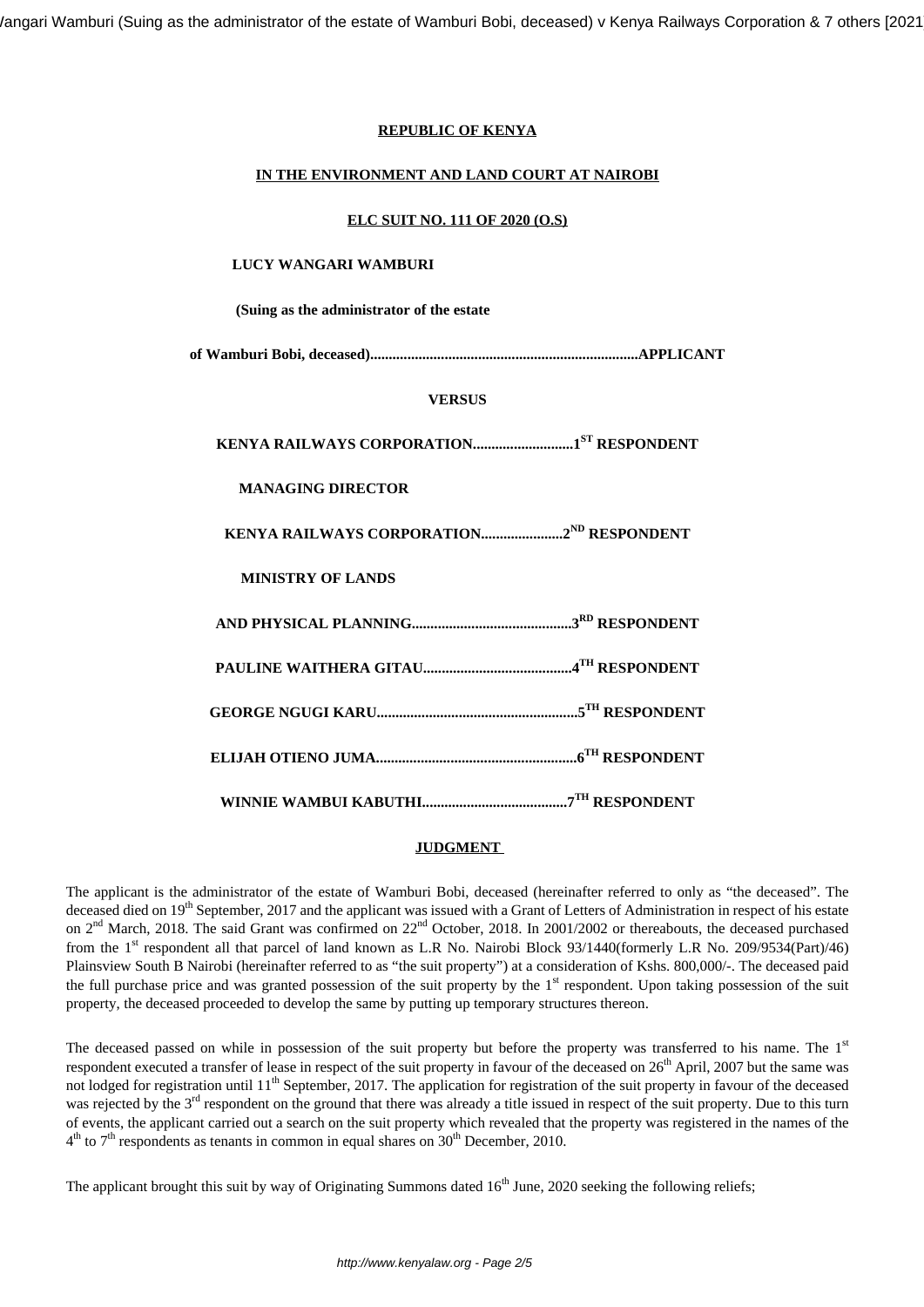1. A declaration that the applicant is the lawful owner of the suit property.

2. An order revoking the illegally obtained title held by the  $4<sup>th</sup>$  to  $7<sup>th</sup>$  respondents in respect of the suit property.

3. An order directing the  $3<sup>rd</sup>$  defendant to register the applicant as the sole proprietor of the suit property.

4. Such further or other orders as the court may deem just and expedient to grant in the circumstances.

5. The costs of the application.

The Originating Summons was brought on the grounds set out on the affidavit of the applicant sworn on 16<sup>th</sup> June, 2020. The applicant averred that the deceased had over the years been in possession of the suit property and that upon his death his estate remained in possession of the suit property. The applicant averred that the  $1<sup>st</sup>$  respondent wrote to the  $3<sup>rd</sup>$  respondent confirming that the deceased was the lawful owner of the suit property and requested the  $3<sup>rd</sup>$  respondent to cancel the fraudulent registration of the suit property in the names of the 4<sup>th</sup> to 7<sup>th</sup> respondents to facilitate the registration of the property in the name of the applicant. The applicant averred that the  $3<sup>rd</sup>$  respondent advised the applicant that the registration of the 4<sup>th</sup> to 7<sup>th</sup> respondents as the proprietors of the suit property could only be cancelled by the court. The applicant averred that although the  $4<sup>th</sup>$  to  $7<sup>th</sup>$  respondents were allegedly registered as the owners of the suit property on  $30<sup>th</sup>$  December, 2010; over 10 years ago, none of them had entered the suit property or attempted to claim the same.

The applicant averred that the  $4<sup>th</sup>$  to  $7<sup>th</sup>$  respondents worked in cahoots with the  $1<sup>st</sup>$  and  $3<sup>rd</sup>$  respondents in the illegal transfer of the suit property to the 4<sup>th</sup> to 7<sup>th</sup> respondents which may lead to the deprivation of the estate of the deceased of the suit property if not stopped by the court. The applicant urged the court to allow the application.

The application was served upon the respondents but none responded to the same. On 25<sup>th</sup> January, 2021, the court directed that the Originating Summons be heard through affidavit evidence and written submissions. None of the parties filed submissions within the time that was prescribed by the court. I have considered the Originating Summons together with the affidavit filed in support thereof. As I have stated earlier, the Originating Summons was not opposed. What I need to determine in this suit are; whether the applicant has established that the deceased purchased the suit property from the 1<sup>st</sup> respondent, whether the suit property was illegally registered in the name of the  $4<sup>th</sup>$  to  $7<sup>th</sup>$  respondents and whether the applicant is entitled to the reliefs sought. I am satisfied from the material placed before the court that the  $1<sup>st</sup>$  respondent sold the suit property to the deceased in 2001/2002 at a consideration of Kshs. 800,000/-. The agreement for sale is evidenced by among others, a letter of offer dated  $13<sup>th</sup>$  November, 2001, undated agreement for sale made in 2002, lease dated  $10<sup>th</sup>$  January, 2003, transfer of lease executed in 2007, a letter by the  $1<sup>st</sup>$ respondent dated 15<sup>th</sup> April, 2009, a letter by the 1<sup>st</sup> respondent dated  $26<sup>th</sup>$  July, 2017 and a letter by the 1<sup>st</sup> respondent dated  $29<sup>th</sup>$ January, 2019. I am also satisfied that the deceased paid the purchase price in full and that he was given possession of the suit property and that the deceased's estate was still in possession of the suit property as at the time this suit was filed. I am persuaded from the evidence on record that the deceased lawfully purchased the suit property from the 1<sup>st</sup> respondent and that he performed his part of the contract with the  $1<sup>st</sup>$  respondent.

On whether the  $4<sup>th</sup>$  to  $7<sup>th</sup>$  respondents were unlawfully registered as the owners of the suit property on 30<sup>th</sup> December, 2010, there is no evidence on how the said respondents came to be registered as owners of the suit property. In Nairobi High Court Civil Suit No. 1024 of 2005(O.S), Milan Kumar Shah & 2 others *v* City Council of Nairobi & another, a three judge bench stated as follows:

**"We hold that the registration of title to land is absolute and indefeasible to the extent firstly that the creation of such title was in accord with the applicable law and secondly where it is demonstrated to a degree higher than the balance of probability that such registration was not procured through fraud and misrepresentation to which the person or body which claims and relies on that principle has not himself or itself been part of a cartel which schemed to disregard the applicable law, and the public interest".** 

In Munyu Maina *v* Hiram Gathiha Maina, Civil Appeal No. 239 of 2009, the Court of Appeal stated that:

**"We state that when a registered proprietor's root of title is under challenge, it is not sufficient to dangle the instrument of title as proof of ownership. It is this instrument of title that is in challenge and the registered proprietor must go beyond the**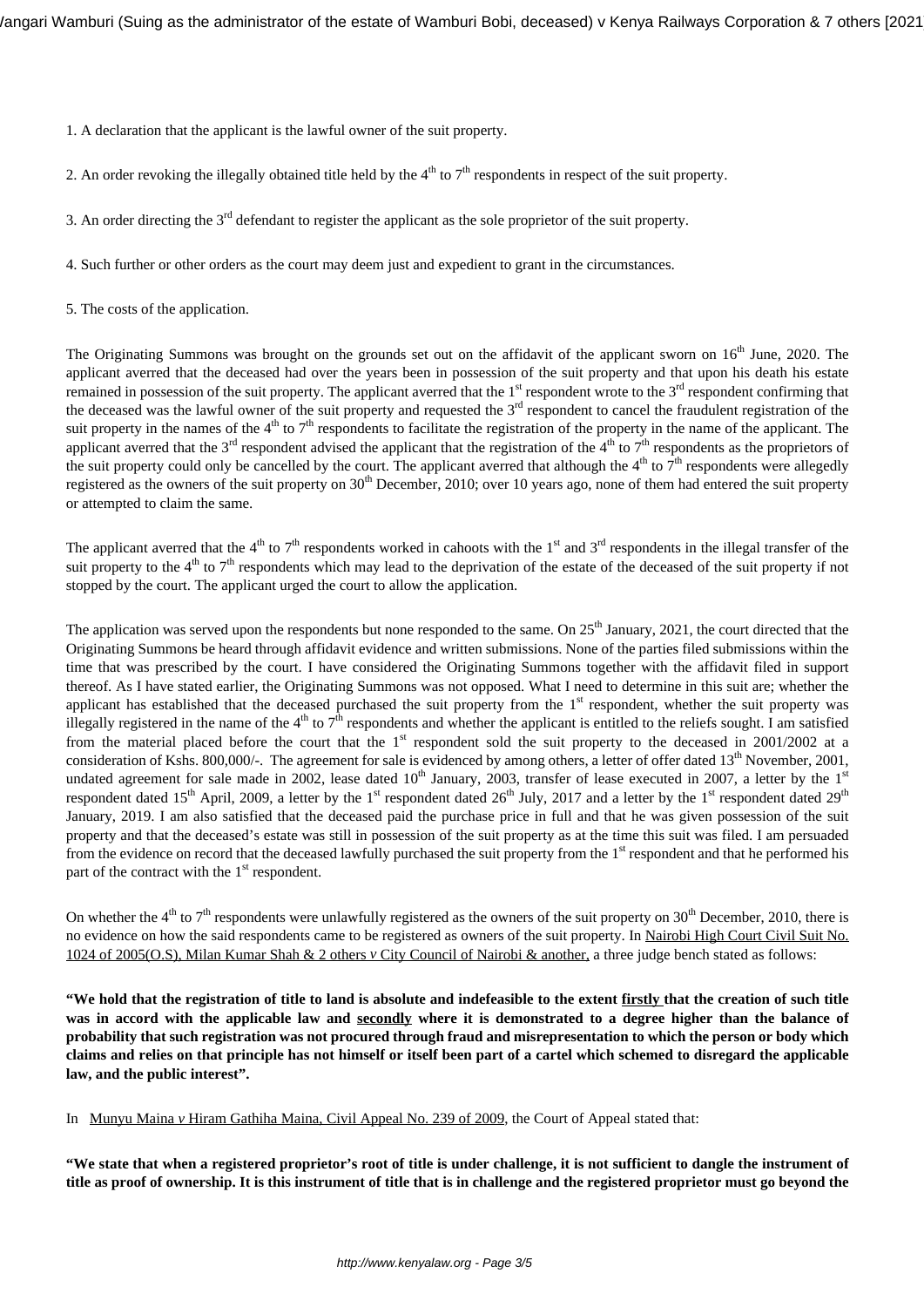## **instrument and prove the legality of how he acquired the title and show that the acquisition was legal, formal and free from any encumbrances including any and all interests which need not be noted on the register."**

The 4<sup>th</sup> to 7<sup>th</sup> respondents did not defend the Originating Summons. The applicant's contention that the 4<sup>th</sup> to 7<sup>th</sup> respondents acquired the suit property illegally was not rebutted. The applicant's contention that the  $4<sup>th</sup>$  to  $7<sup>th</sup>$  respondents have never set foot on the suit property for the last 10 years they are said to have been registered as the owner of the suit property was not rebutted. The applicant's contention that the deceased has always been the lawful owner of the suit property was also not rebutted. The applicant having proved that the suit property was purchased by the deceased from the 1st respondent way back in 2001/2002 and that the 1st respondent executed a transfer of lease in favour of the deceased in respect of the suit property on  $26<sup>th</sup>$  April, 2007, the burden shifted to the  $4<sup>th</sup>$  to  $7<sup>th</sup>$  respondents to show how they acquired the suit property in 2010. In the absence of any evidence from the  $4<sup>th</sup>$ to  $7<sup>th</sup>$  respondents, that burden was not discharged. In the circumstances, the only inference the court can make is that the suit property was registered in the names of the  $4<sup>th</sup>$  to  $7<sup>th</sup>$  respondents illegally.

On the last issue, it is my finding from the foregoing that the applicant has proved her case against the  $4<sup>th</sup>$  to  $7<sup>th</sup>$  respondents. I am not satisfied that any wrong doing has been established against the 1<sup>st</sup> to 3<sup>rd</sup> respondents. I am of the view however that the 1<sup>st</sup> and  $3<sup>rd</sup>$  respondents were necessary parties to the suit. The  $2<sup>nd</sup>$  respondent was in my view wrongly joined in the suit. It was not necessary to join the  $2<sup>nd</sup>$  respondent to the suit after joining the  $1<sup>st</sup>$  respondent. The applicant has proved that the deceased purchased the suit property from the 1<sup>st</sup> respondent and paid the full purchase price. The applicant is entitled to a declaration that the deceased's estate is the lawful beneficial owner of the suit property. The applicant is also entitled to an order for the revocation of the title held by the  $4<sup>th</sup>$  to  $7<sup>th</sup>$  respondents.

The suit property was registered under the Registered Land Act, Chapter 300 Laws of Kenya (now repealed). Under section 143 of the Registered Land Act, this court has power to rectify the register of land if it finds that the registration was made by fraud or through a mistake. Under section 26 of the Land Registration Act, 2012, the conclusiveness of proprietorship of land or lease conferred upon registration can be challenged on the grounds of fraud or misrepresentation to which the registered proprietor is proved to be a party or where the title has been acquired illegally, unprocedurally or through a corrupt scheme. I am satisfied that a case had been made out for the rectification of the register of the suit property by cancelation of the registration of the  $4<sup>th</sup>$  to  $7<sup>th</sup>$ respondents as the owners of the suit property.

The other order sought by the applicant is for the  $3<sup>rd</sup>$  respondent to be ordered to register it as the owner of the suit property. I am of the view that this order is not necessary. From the evidence on record, the  $3<sup>rd</sup>$  respondent's refusal to register the applicant as the owner of the suit property was not unreasonable. The property was already registered in the name of the  $4<sup>th</sup>$  to  $7<sup>th</sup>$  respondents. There was no way in the circumstances how the 3<sup>rd</sup> respondent could have registered the property in the name of the applicant unless the property was being transferred to the applicant by the  $4<sup>th</sup>$  to  $7<sup>th</sup>$  respondents which was not the case. With this court's finding that the  $4<sup>th</sup>$  to  $7<sup>th</sup>$  respondents were illegally registered as the owners of the suit property and that their title should be cancelled, I am unable to see any other impediment to the registration of the applicant as the owner of the suit property in her capacity as the administrator of the estate of the deceased. An order compelling the 3<sup>rd</sup> respondent to register the applicant as the owner of the suit property is in the circumstances unnecessary. I will nevertheless make a conditional order for such registration now that the prayer is not opposed by the respondents.

In conclusion, I hereby enter judgment for the applicant against the  $1<sup>st</sup>$ ,  $3<sup>rd</sup>$ ,  $4<sup>th</sup>$ ,  $5<sup>th</sup>$ ,  $6<sup>th</sup>$  and  $7<sup>th</sup>$  respondents on the following terms;

1. It is declared that the applicant, Lucy Wangari Wamburi in her capacity as the legal representative of the estate of Wamburi Bobi, deceased is the beneficial owner of all that parcel of land known as L.R No. Nairobi Block 93/1440(formerly L.R No. 209/9534(Part)/46) Plainsview South B, Nairobi ("the suit property").

2. The registration of Pauline Waithera Gitau, George Ngugi Karu, Elijah Otieno Juma and Winnie Wambui Kabutha, the  $4<sup>th</sup>$  to  $7<sup>th</sup>$ respondents herein as the leasehold proprietors of the suit property on 30<sup>th</sup> December, 2010 and the issuance of a Certificate of Lease to the said respondents on the same date pursuant to the said registration are cancelled.

3. The applicant, Lucy Wangari Wamburi in her capacity as the legal representative of the estate of Wamburi Bobi, deceased shall be registered as the proprietor of the suit property upon presentation to the 3<sup>rd</sup> respondent of, a valid transfer of lease executed by the 1<sup>st</sup> respondent and the applicant, all the necessary consents and certificates if required and payment of the requisite charges.